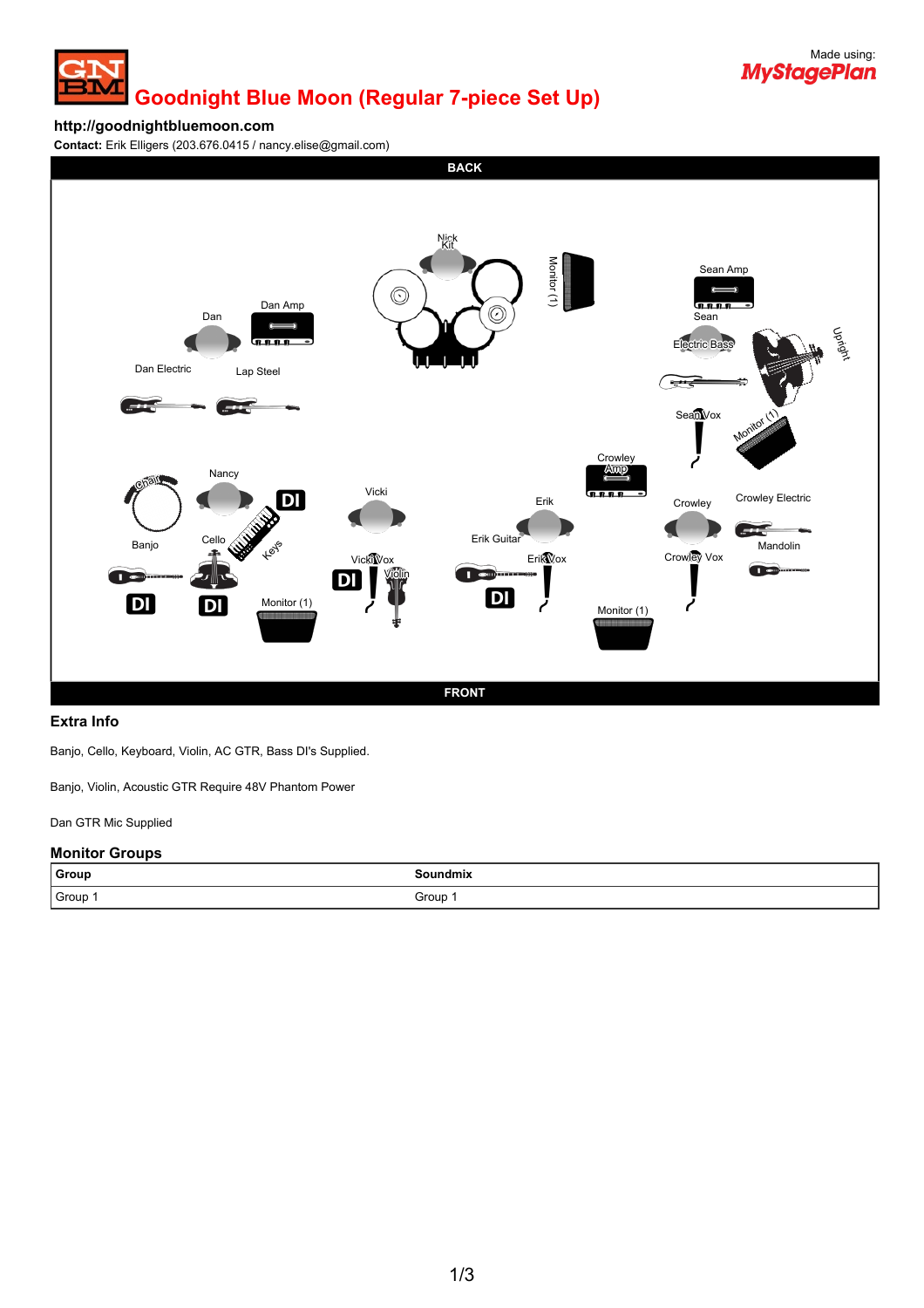## **Goodnight Blue Moon (Regular 7-piece Set Up)**

**Contact:** Erik Elligers (203.676.0415 / nancy.elise@gmail.com)

| Line Up |                                                      |  |  |  |
|---------|------------------------------------------------------|--|--|--|
| Name    | <b>Instrument</b>                                    |  |  |  |
| l Nick  | Kit                                                  |  |  |  |
| Sean    | Upright, Electric Bass, Sean Vox, Sean Amp           |  |  |  |
| Erik    | Erik Vox, Erik Guitar                                |  |  |  |
| Crowley | Crowley Vox, Crowley Electric, Mandolin, Crowley Amp |  |  |  |
| Vicki   | Vicki Vox, Violin                                    |  |  |  |
| Nancy   | Keys, Cello, Banjo                                   |  |  |  |
| Dan     | Dan Electric, Lap Steel, Dan Amp                     |  |  |  |